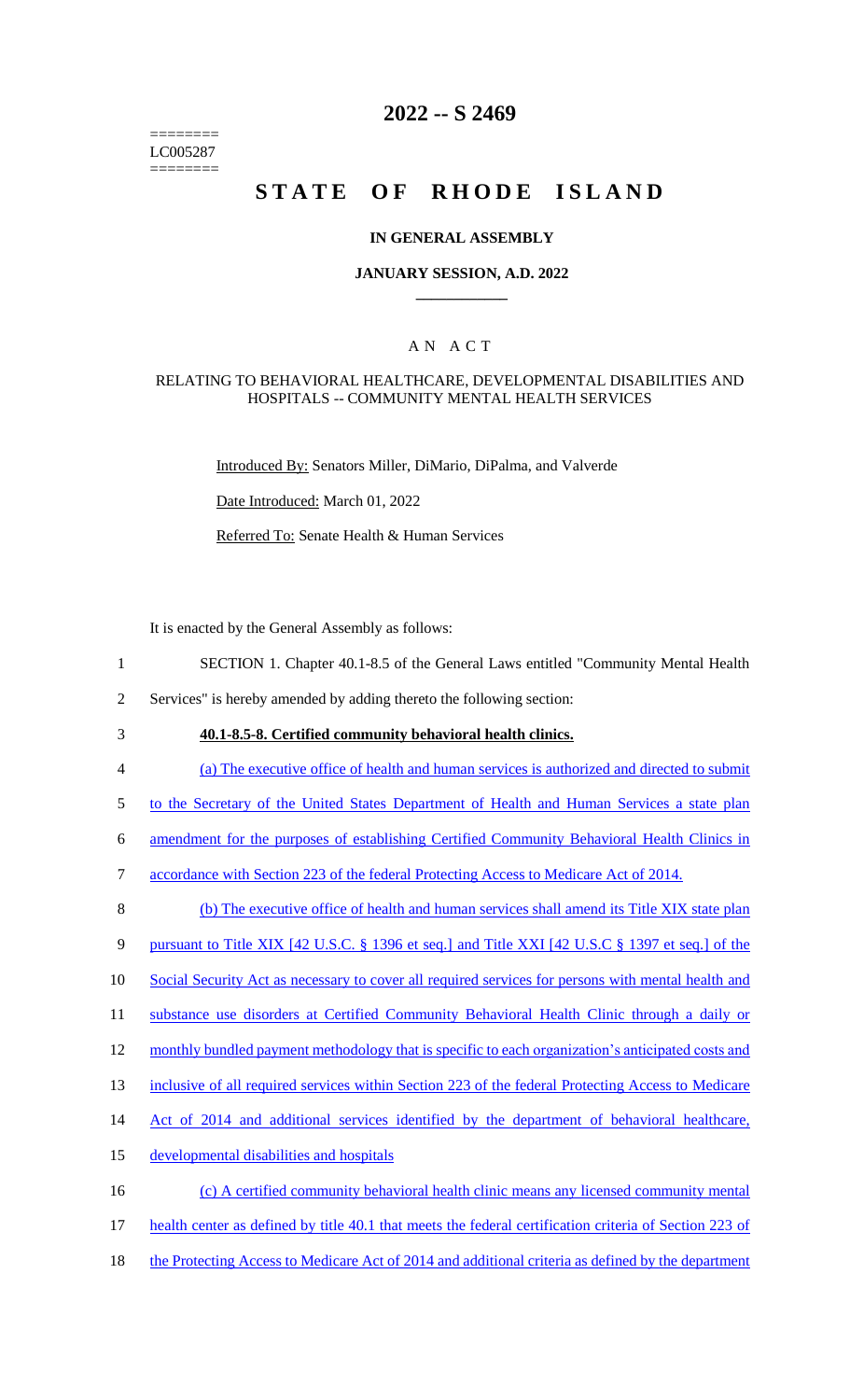- 1 of behavioral healthcare, developmental disabilities and hospitals including, but not limited to,
- 2 these services:
- 3 (1) Outpatient mental health and substance use services;
- 4 (2) Twenty-four (24) hour mobile crisis response and hotline services;
- 5 (3) Screening, assessment, and diagnosis, including risk assessments;
- 6 (4) Person-centered treatment planning;
- 7 (5) Primary care screening and monitoring of key indicators of health risks;
- 8 (6) Targeted case management;
- 9 (7) Psychiatric rehabilitation services;
- 10 (8) Peer support and family supports;
- 11 (9) Medication-assisted treatment;
- 12 (10) Assertive community treatment; and
- 13 (11) Community-based mental health care for military service members and veterans.
- 14 (d) Subject to the approval from the United States Department of Health and Human
- 15 Services' Centers for Medicaid and Medicare Services, the certified community behavioral health
- 16 clinic model pursuant to this chapter, shall be established by January 1, 2023, and include any
- 17 enhanced Medicaid match for required services or populations served.
- 18 SECTION 2. This act shall take effect upon passage and be subject to approval from the
- 19 United States Department of Health and Human Services' Center for Medicaid and Medicare
- 20 Services.

======== LC005287 ========